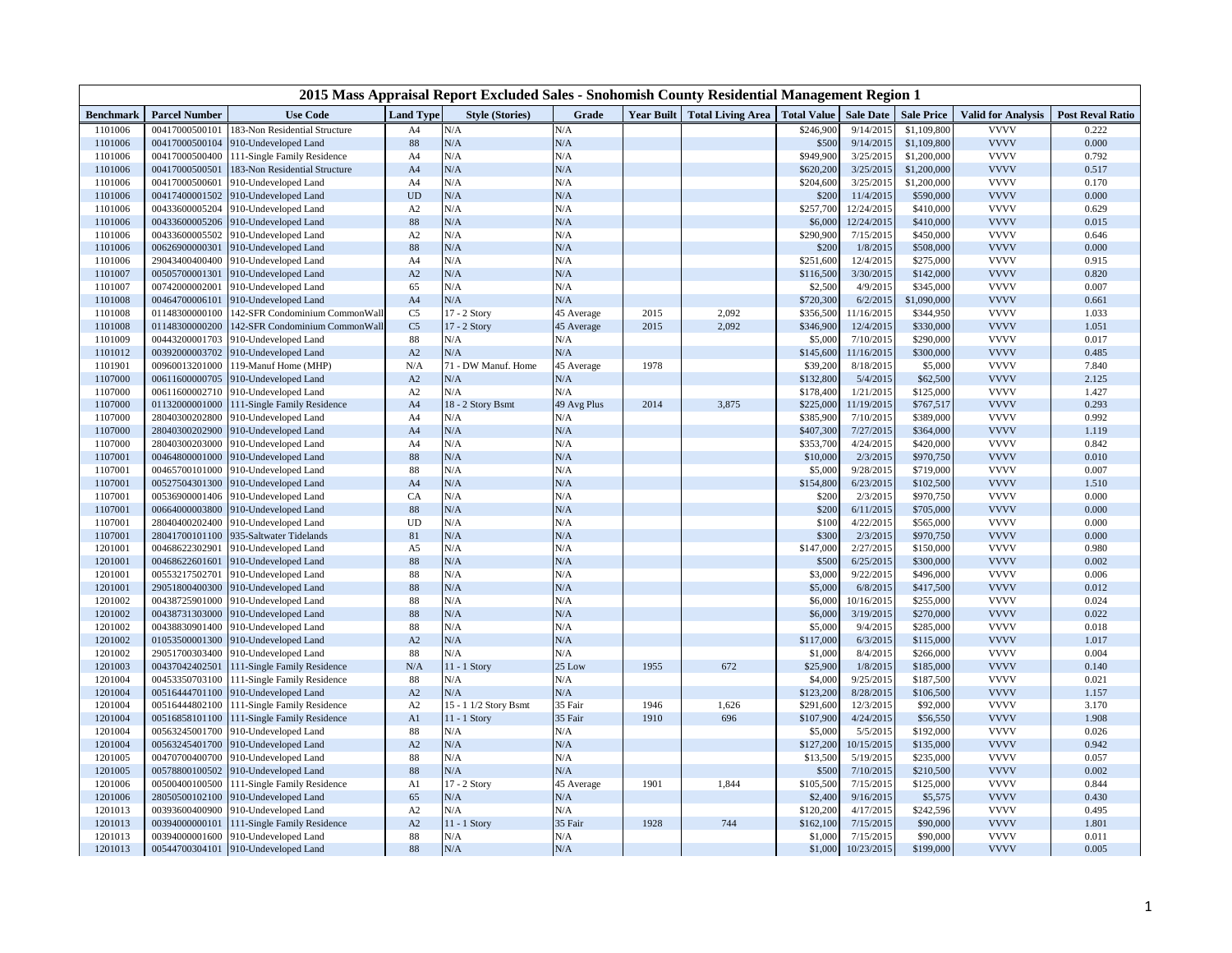| 2015 Mass Appraisal Report Excluded Sales - Snohomish County Residential Management Region 1 |                      |                                     |                  |                        |             |      |                                                          |             |            |                   |                           |                         |
|----------------------------------------------------------------------------------------------|----------------------|-------------------------------------|------------------|------------------------|-------------|------|----------------------------------------------------------|-------------|------------|-------------------|---------------------------|-------------------------|
| <b>Benchmark</b>                                                                             | <b>Parcel Number</b> | <b>Use Code</b>                     | <b>Land Type</b> | <b>Style (Stories)</b> | Grade       |      | Year Built   Total Living Area   Total Value   Sale Date |             |            | <b>Sale Price</b> | <b>Valid for Analysis</b> | <b>Post Reval Ratio</b> |
| 1201013                                                                                      | 00544700800100       | 910-Undeveloped Land                | A2               | 12 - 1 Story Bsmt      | 25 Low      | 1935 | 1,262                                                    | \$256,600   | 6/4/2015   | \$138,500         | <b>VVVV</b>               | 1.853                   |
| 1201013                                                                                      | 00545104000800       | 111-Single Family Residence         | A2               | $11 - 1$ Story         | 25 Low      | 1953 | 976                                                      | \$156,100   | 2/24/2015  | \$86,000          | <b>VVVV</b>               | 1.815                   |
| 1201013                                                                                      | 01150900000200       | 142-SFR Condominium CommonWall      | C <sub>5</sub>   | 17 - 2 Story           | 45 Average  | 2015 | 2,036                                                    | \$340,200   | 11/30/2015 | \$330,000         | <b>VVVV</b>               | 1.031                   |
| 1208000                                                                                      | 00537800002800       | 111-Single Family Residence         | A2               | N/A                    | N/A         |      |                                                          | \$836,300   | 5/2/2015   | \$1,100,000       | <b>VVVV</b>               | 0.760                   |
| 1208000                                                                                      | 00538200005501       | 910-Undeveloped Land                | A2               | N/A                    | N/A         |      |                                                          | \$156,800   | 8/28/2015  | \$116,000         | <b>VVVV</b>               | 1.352                   |
| 1208000                                                                                      | 00538200005502       | 910-Undeveloped Land                | D2               | N/A                    | N/A         |      |                                                          | \$2,200     | 8/28/2015  | \$116,000         | <b>VVVV</b>               | 0.019                   |
| 1208000                                                                                      | 00538200005601       | 910-Undeveloped Land                | A2               | N/A                    | N/A         |      |                                                          | \$156,800   | 8/28/2015  | \$105,000         | <b>VVVV</b>               | 1.493                   |
| 1208000                                                                                      | 00538200005602       | 910-Undeveloped Land                | D2               | N/A                    | N/A         |      |                                                          | \$2,200     | 8/28/2015  | \$105,000         | <b>VVVV</b>               | 0.021                   |
| 1208000                                                                                      | 28042400203900       | 910-Undeveloped Land                | UD               | N/A                    | N/A         |      |                                                          | \$100       | 7/30/2015  | \$250,000         | <b>VVVV</b>               | 0.000                   |
| 1208908                                                                                      | 00960001602400       | 119-Manuf Home (MHP)                | N/A              | 74 - SW Manuf. Home    | 25 Low      | 1967 |                                                          | \$6,000     | 8/4/2015   | \$3,250           | <b>VVVV</b>               | 1.846                   |
| 1208908                                                                                      | 00960001603900       | 119-Manuf Home (MHP)                | N/A              | 71 - DW Manuf. Home    | 35 Fair     | 1970 |                                                          | \$8,000     | 6/2/2015   | \$2,500           | <b>VVVV</b>               | 3.200                   |
| 1208909                                                                                      | 00960001619500       | 119-Manuf Home (MHP)                | N/A              | 71 - DW Manuf. Home    | 45 Average  | 1978 |                                                          | \$41,500    | 4/27/2015  | \$23,000          | <b>VVVV</b>               | 1.804                   |
| 1209000                                                                                      | 00542800000600       | 910-Undeveloped Land                | 66               | N/A                    | N/A         |      |                                                          | \$4,300     | 9/4/2015   | \$2,000           | <b>VVVV</b>               | 2.150                   |
| 1209000                                                                                      | 00614700801000       | 910-Undeveloped Land                | <b>B6</b>        | N/A                    | ${\rm N/A}$ |      |                                                          | \$47,300    | 9/16/2015  | \$45,000          | <b>VVVV</b>               | 1.051                   |
| 1209000                                                                                      | 00614800002000       | 111-Single Family Residence         | B <sub>6</sub>   | 17 - 2 Story           | 55 Good     | 2015 | 2,202                                                    | \$559,200   | 12/23/2015 | \$899,950         | <b>VVVV</b>               | 0.621                   |
| 1209000                                                                                      | 00614800005906       | 910-Undeveloped Land                | D1               | N/A                    | ${\rm N/A}$ |      |                                                          | \$1,900     | 9/23/2015  | \$1,370,000       | <b>VVVV</b>               | 0.001                   |
| 1209000                                                                                      | 00614800006000       | 910-Undeveloped Land                | D1               | N/A                    | N/A         |      |                                                          | \$2,000     | 9/23/2015  | \$1,370,000       | <b>VVVV</b>               | 0.001                   |
| 1209000                                                                                      | 00614800006100       | 910-Undeveloped Land                | D <sub>1</sub>   | N/A                    | ${\rm N/A}$ |      |                                                          | \$3,600     | 9/23/2015  | \$1,370,000       | <b>VVVV</b>               | 0.003                   |
| 1209000                                                                                      | 00614800007200       | 910-Undeveloped Land                | 66               | N/A                    | N/A         |      |                                                          | \$4,500     | 8/11/2015  | \$1,775,000       | <b>VVVV</b>               | 0.003                   |
| 1209000                                                                                      | 00614800008100       | 910-Undeveloped Land                | <b>B6</b>        | N/A                    | N/A         |      |                                                          | \$94,100    | 1/9/2015   | \$100,000         | <b>VVVV</b>               | 0.941                   |
| 1209000                                                                                      | 00614800009301       | 910-Undeveloped Land                | B <sub>6</sub>   | N/A                    | N/A         |      |                                                          | \$160,100   | 3/25/2015  | \$105,000         | <b>VVVV</b>               | 1.525                   |
| 1217000                                                                                      | 00473300000802       | 910-Undeveloped Land                | A7               | N/A                    | ${\rm N/A}$ |      |                                                          | \$301,700   | 4/7/2015   | \$350,000         | <b>VVVV</b>               | 0.862                   |
| 1217000                                                                                      | 00473300600800       | 910-Undeveloped Land                | A5               | N/A                    | N/A         |      |                                                          | \$496,200   | 10/29/2015 | \$500,000         | <b>VVVV</b>               | 0.992                   |
| 1217000                                                                                      | 00492300001500       | 910-Undeveloped Land                | A2               | N/A                    | N/A         |      |                                                          | \$185,700   | 4/10/2015  | \$285,000         | <b>VVVV</b>               | 0.652                   |
| 1217000                                                                                      | 00568700300206       | 910-Undeveloped Land                | A2               | N/A                    | N/A         |      |                                                          | \$188,000   | 7/9/2015   | \$105,000         | <b>VVVV</b>               | 1.790                   |
| 1217000                                                                                      | 01135900001000       | 111-Single Family Residence         | A4               | 17 - 2 Story           | 49 Avg Plus | 2015 | 2,460                                                    | \$339,200   | 10/9/2015  | \$487,990         | <b>VVVV</b>               | 0.695                   |
| 1302000                                                                                      | 00372800201400       | 910-Undeveloped Land                | A2               | N/A                    | N/A         |      |                                                          | \$85,900    | 10/13/2015 | \$56,000          | <b>VVVV</b>               | 1.534                   |
| 1302000                                                                                      | 00372800601400       | 910-Undeveloped Land                | B <sub>2</sub>   | N/A                    | N/A         |      |                                                          | \$558,800   | 6/4/2015   | \$400,000         | <b>VVVV</b>               | 1.397                   |
| 1302000                                                                                      | 00372900500104       | 910-Undeveloped Land                | A2               | N/A                    | N/A         |      |                                                          | \$498,500   | 9/21/2015  | \$750,000         | <b>VVVV</b>               | 0.665                   |
| 1310000                                                                                      | 00373800400102       | 910-Undeveloped Land                | A2               | N/A                    | N/A         |      |                                                          | \$111,400   | 10/16/2015 | \$137,500         | <b>VVVV</b>               | 0.810                   |
| 1310000                                                                                      | 00480401800102       | 111-Single Family Residence         | A2               | $11 - 1$ Story         | 35 Fair     | 1947 | 1,164                                                    | \$199,600   | 7/20/2015  | \$100,000         | <b>VVVV</b>               | 1.996                   |
| 1310000                                                                                      | 00533800000100       | 910-Undeveloped Land                | A2               | 11 - 1 Story           | 35 Fair     | 1952 | 660                                                      | \$114,400   | 1/5/2015   | \$120,000         | <b>VVVV</b>               | 0.953                   |
| 1310000                                                                                      | 00663500000302       | 117-Manufac Home (Leased Site)      | N/A              | 71 - DW Manuf. Home    | 35 Fair     | 1982 |                                                          | \$11,500    | 10/30/2015 | \$6,000           | <b>VVVV</b>               | 1.917                   |
| 1310000                                                                                      | 01147300000100       | 141-SFR Condominium Detached        | C <sub>5</sub>   | 17 - 2 Story           | 45 Average  | 2015 | 1,941                                                    | \$335,200   | 6/9/2015   | \$355,000         | <b>VVVV</b>               | 0.944                   |
| 1310000                                                                                      | 01147300000200       | 142-SFR Condominium CommonWall      | C <sub>5</sub>   | 17 - 2 Story           | 45 Average  | 2015 | 1,941                                                    | \$339,200   | 10/2/2015  | \$354,950         | <b>VVVV</b>               | 0.956                   |
| 1310901                                                                                      | 00960005737500       | 911-Vacant Site/Mobile Park         | N/A              | 71 - DW Manuf. Home    | 55 Good     | 2013 |                                                          | \$97,400    | 7/21/2015  | \$92,500          | <b>VVVV</b>               | 1.053                   |
| 1310908                                                                                      | 00960007607000       | 119-Manuf Home (MHP)                | N/A              | 71 - DW Manuf. Home    | 55 Good     | 1988 |                                                          | \$46,400    | 4/28/2015  | \$12,550          | <b>VVVV</b>               | 3.697                   |
| 1315000                                                                                      | 00373300600200       | 910-Undeveloped Land                | A2               | N/A                    | N/A         |      |                                                          | \$1,193,900 | 5/20/2015  | \$900,700         | <b>VVVV</b>               | 1.326                   |
| 1315000                                                                                      | 00374700000900       | 910-Undeveloped Land                | A2               | N/A                    | N/A         |      |                                                          | \$432,100   | 9/21/2015  | \$1,080,000       | <b>VVVV</b>               | 0.400                   |
| 1315000                                                                                      | 00493900009808       | 910-Undeveloped Land                | A2               | N/A                    | N/A         |      |                                                          | \$142,000   | 8/26/2015  | \$122,500         | <b>VVVV</b>               | 1.159                   |
| 1315000                                                                                      | 00502700000200       | 910-Undeveloped Land                | A2               | N/A                    | N/A         |      |                                                          | \$121,800   | 7/7/2015   | \$125,000         | <b>VVVV</b>               | 0.974                   |
| 1403000                                                                                      | 00613500200100       | 910-Undeveloped Land                | A2               | N/A                    | N/A         |      |                                                          | \$121,800   | 1/23/2015  | \$225,000         | <b>VVVV</b>               | 0.541                   |
| 1403000                                                                                      | 27041500200900       | 183-Non Residential Structure       | A2               | N/A                    | N/A         |      |                                                          | \$1,040,500 | 1/5/2015   | \$1,250,000       | <b>VVVV</b>               | 0.832                   |
| 1403000                                                                                      | 27041500203400       | 459-Other Highway NEC               | <b>UD</b>        | N/A                    | N/A         |      |                                                          | \$1,000     | 1/5/2015   | \$1,250,000       | <b>VVVV</b>               | 0.001                   |
| 1403907                                                                                      | 00960011700800       | 119-Manuf Home (MHP)                | N/A              | 71 - DW Manuf. Home    | 45 Average  | 1976 |                                                          | \$10,600    | 2/17/2015  | \$4,000           | <b>VVVV</b>               | 2.650                   |
| 1407000                                                                                      | 00564100001502       | 910-Undeveloped Land                | A2               | N/A                    | N/A         |      |                                                          | \$187,500   | 3/6/2015   | \$275,000         | <b>VVVV</b>               | 0.682                   |
| 1407901                                                                                      | 00960001000100       | 119-Manuf Home (MHP)                | N/A              | 74 - SW Manuf. Home    | 25 Low      | 1969 |                                                          | \$1,700     | 7/31/2015  | \$8,000           | <b>VVVV</b>               | 0.212                   |
| 1408000                                                                                      | 00488800400707       | 111-Single Family Residence         | A2               | N/A                    | N/A         |      |                                                          | \$198,000   | 1/26/2015  | \$154,000         | <b>VVVV</b>               | 1.286                   |
| 1409000                                                                                      | 00411400002201       | 910-Undeveloped Land                | A2               | N/A                    | ${\rm N/A}$ |      |                                                          | \$168,300   | 2/25/2015  | \$875,000         | <b>VVVV</b>               | 0.192                   |
| 1409000                                                                                      | 00441000000702       | 910-Undeveloped Land                | 88               | N/A                    | $\rm N/A$   |      |                                                          | \$2,000     | 9/3/2015   | \$368,000         | <b>VVVV</b>               | 0.005                   |
| 1409000                                                                                      | 00521000301000       | 111-Single Family Residence         | A <sub>1</sub>   | 11 - 1 Story           | 35 Fair     | 1951 | 1,380                                                    | \$313,600   | 8/26/2015  | \$385,000         | <b>VVVV</b>               | 0.815                   |
| 1409000                                                                                      | 00521700100700       | 910-Undeveloped Land                | A <sub>1</sub>   | N/A                    | ${\rm N/A}$ |      |                                                          | \$194,000   | 4/8/2015   | \$160,000         | <b>VVVV</b>               | 1.212                   |
| 1409000                                                                                      | 00586400000802       | 910-Undeveloped Land                | A2               | N/A                    | N/A         |      |                                                          | \$1,014,800 | 3/4/2015   | \$1,300,000       | <b>VVVV</b>               | 0.781                   |
| 1409000                                                                                      | 00619900005300       | 910-Undeveloped Land                | A2               | N/A                    | N/A         |      |                                                          | \$571,600   | 2/19/2015  | \$2,700,000       | <b>VVVV</b>               | 0.212                   |
| 1409000                                                                                      | 00679700000200       | 111-Single Family Residence         | A2               | 23 - Split Entry       | 45 Average  | 1979 | 2,223                                                    | \$390,000   | 10/20/2015 | \$434,950         | <b>VVVV</b>               | 0.897                   |
| 1409000                                                                                      |                      | 27042100406400 910-Undeveloped Land | A2               | N/A                    | N/A         |      |                                                          | \$1,029,600 | 3/4/2015   | \$1,300,000       | <b>VVVV</b>               | 0.792                   |